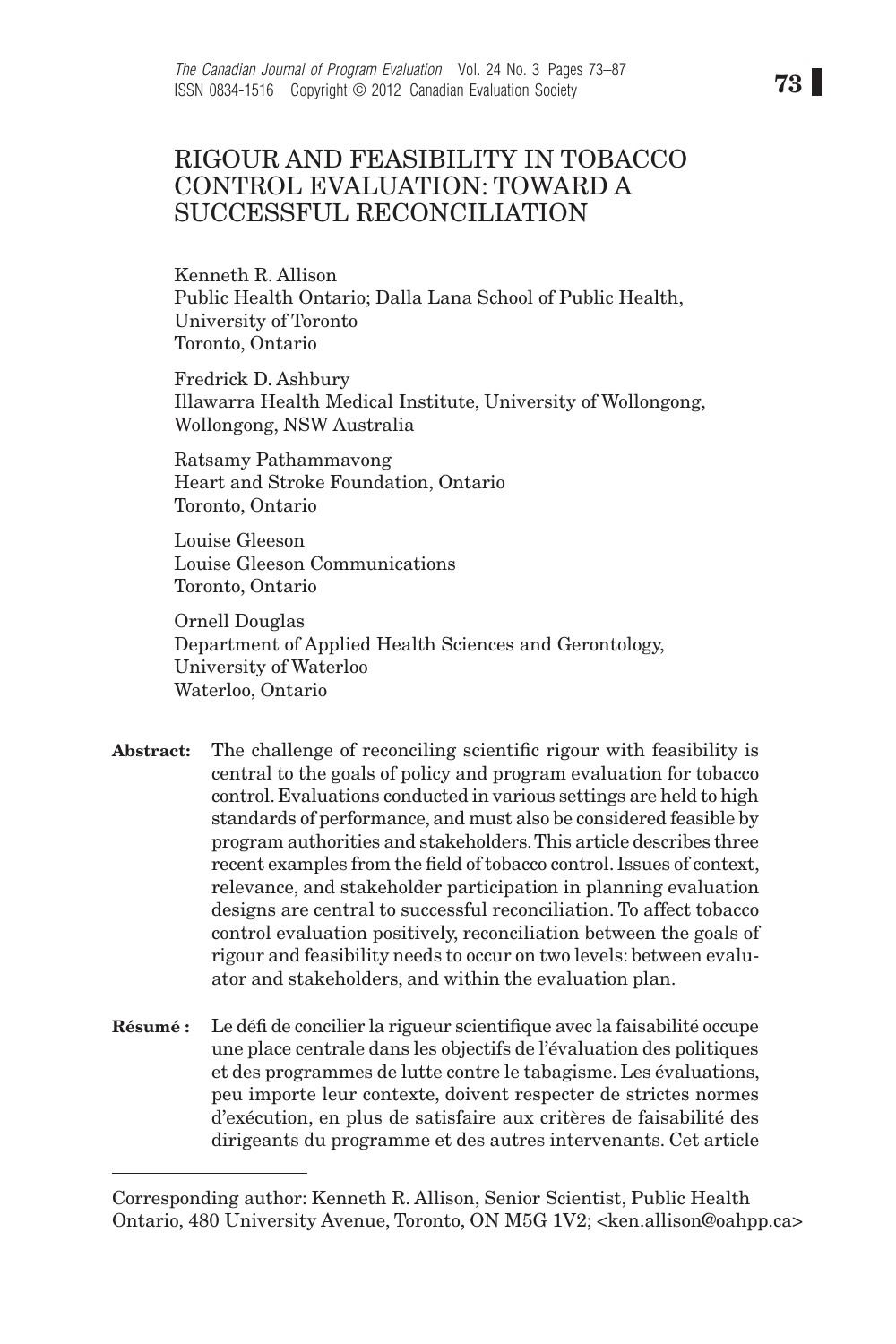décrit trois exemples récents du domaine de la lutte contre le tabagisme. Le contexte de l'évaluation, sa pertinence, et la participation des intervenants à sa conception sont essentiels pour parvenir à concilier les objectifs de rigueur et de faisabilité. Pour avoir un effet positif sur l'évaluation des efforts de lutte contre le tabagisme, cette conciliation doit se faire à deux niveaux : entre l'évaluateur et les divers intervenants, et dans le plan d'évaluation même.

## **INTRODUCTION**

T. In relation to the development of informed policymaking, Sylvie Stachenko states that

First and foremost, there must be a rational argument for a policy or programme based on the best available knowledge, including scientific, clinical and experiential. Any proposed policy or programme must also be feasible and practical and take into account the complexity of the socio-economic context in which it would be introduced. (Stachenko, 2008)

The same challenge—to reconcile scientific rigour with feasibility can also be applied to the goals of policy and program evaluation for tobacco control. In conducting research syntheses, needs assessments, community surveys, and evaluations of the process, impact, and outcomes of program and policy interventions, we strive for the highest level of scientific rigour possible. Some examples include theoretical and conceptual grounding, a strong design, a representative sample, valid and reliable measures, appropriate quantitative and/or qualitative data collection and analytic procedures, attempts to minimize bias, the inclusion of ethical protocols around the provision of informed consent and participant confidentiality, and evidence-informed interpretation and reporting—the list is extensive. Though far removed from the laboratory setting, program evaluations conducted in community, clinical, or school-based settings are understandably held to high standards and expectations of competence and performance, as the results are expected to inform program and policy decisions.

As is the case with all research conducted in real-world settings (Robson, 2002), the degree to which the goals of scientific rigour in tobacco control evaluation (and program evaluation in general) can be reached is highly influenced by issues around context, feasibility, and practicality (Brownson, Chriqui, et al., 2009; Stachenko, 2008). These issues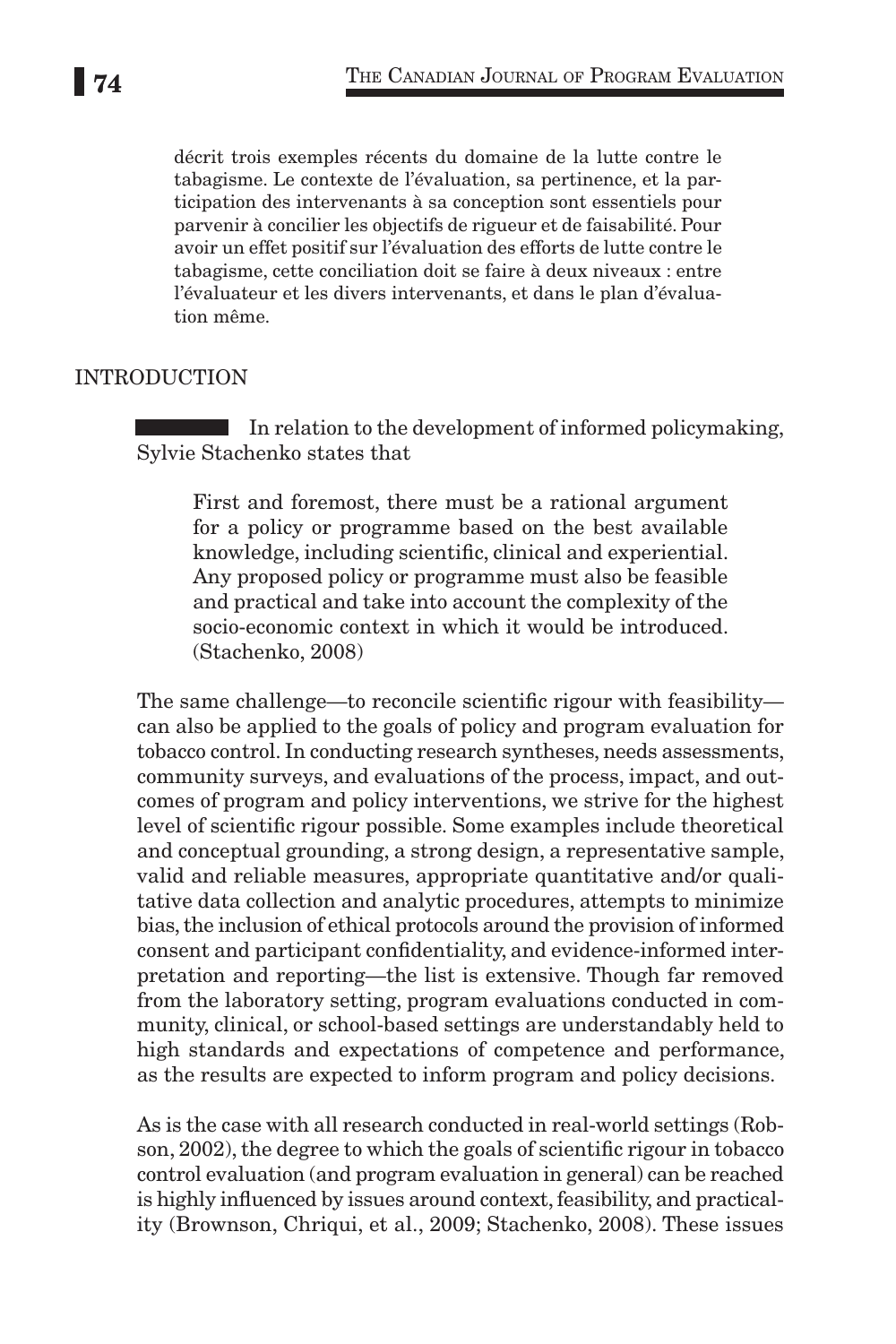are interrelated. Practitioners need information on design issues in order to make decisions regarding time and resource allocations, and evaluators need information on contextual and practical issues in order to finalize a design that will be both rigorous and feasible. The immediate contexts surrounding community, clinical, and schoolbased interventions and evaluations are invariably less predictable than researchers prefer. Public health professionals, when asked to become involved in participatory research projects in community settings, have boundaries around the amount of time and emphasis they can devote to research (Allison & Rootman, 1996). Similarly, clinicians asked to deliver counselling sessions in conjunction with their regular practice are constrained in terms of the time they are permitted to engage in training, screening for eligible participants, and documenting/tracking the interventions. Evaluation projects conducted in schools contend with a wide range of contingencies and unpredictable events (student and faculty absences, exams, policies and interventions from other sources that compete for resources) that affect the scheduling and implementation of interventions and evaluations.

In addition to these contextual issues, evaluators must identify any social, political, cultural, and economic conditions that can influence how respondents will participate in tobacco control evaluations. For example, some individuals or groups may resist participation in evaluation due to issues of trust (e.g., they may ask: How will the evaluation results be used? How will the results influence my life? Will others know my responses and challenge my opinion?). Evaluation participation may be negatively influenced by perceptions that the findings may result in removal of a program or service that the community or group perceives it needs (whether or not the program is meeting its objectives).

Context may also influence the extent to which program authorities make decisions (or not) to support more rigorous evaluation designs or to act on evaluation results. Limited financial resources may preclude more costly experimental (and quasi-experimental) designs that require large numbers of participants to be recruited to measure effects. Similarly, these designs are inherently complex, and program authorities may lack sufficient resources to support evaluators to enable recruitment (e.g., in hard-to-reach or geographically dispersed populations). Changes in program mandates, leadership, funding, strategic direction, stakeholder needs, and emerging science are some of the contextual issues that influence how evaluation results may be used by program authorities.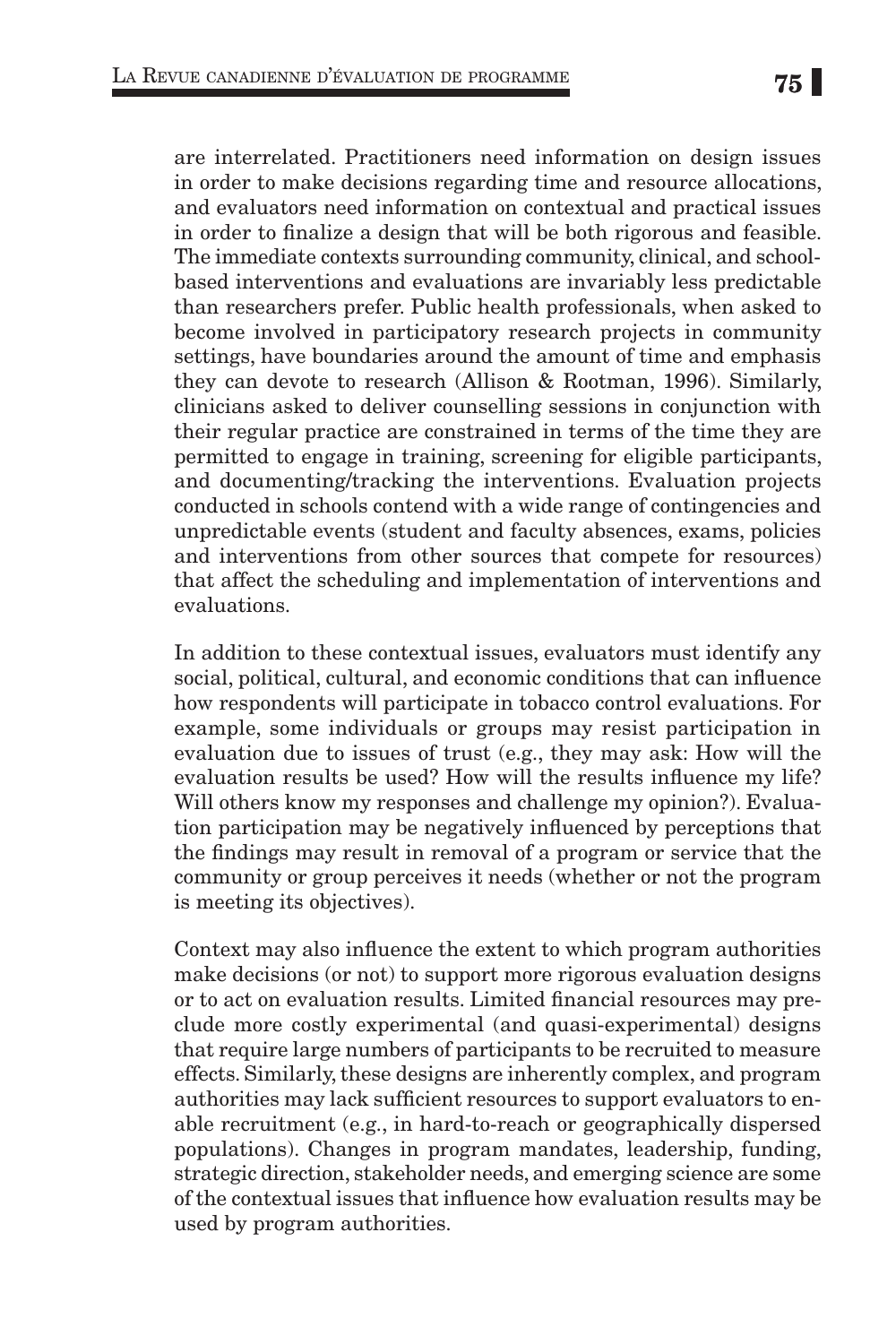Other challenging issues of evaluation feasibility relate to considerations of the appropriateness of various design and methodological approaches, particularly around such things as sampling strategy or the assignment of individuals or groups to specific conditions (intervention or control/comparison). Campbell and Stanley's (1963) advice to select the strongest possible designs to enhance internal and external validity is sound, although at times it is used as a rationale for selecting an experimental design (manifested in a randomized controlled trial [RCT]) in cases where it may not be the most appropriate or feasible choice.

In an important paper examining evaluation of the relevance, generalizability, and applicability of research, Green and Glasgow (2006) state that the traditional preoccupation of researchers with issues of internal validity of findings, based on the belief in the inherent superiority of the RCT, results in a lack of sufficient focus on issues around external validity, the degree to which findings can be generalized to similar groups. Thus, they argue that quasi-experimental designs may be more feasible to use for evaluation of studies conducted in community, school, and other settings. In these settings the non-equivalent comparison group design can be used to assign existing administrative units such as schools or classrooms to conditions. Also, time-series designs can be used in clinical settings to ensure that participants have access to a product/treatment deemed to have likely positive health effects, but for which sufficient exposure is required to see if these effects materialize. As well, non-experimental designs, typified by observational studies, surveys, or focus groups and other qualitative methods conducted with members of the community, patients, or groups of students can also be used when warranted. Because quasi-experimental or non-experimental designs can be seen as more appropriate than RCTs for some studies, this suggests that the type and degree of evaluation design needed is largely a function of the particular stakeholder needs and community/organizational contexts within which the study occurs (Bryman, 2000; Robson, 2002). Thus, the purpose of evaluation greatly influences the type of design and methodological approaches needed.

In tobacco control evaluations, maintaining distinctions between the goals of methodological rigour and feasibility are not useful. These goals need to and can be reconciled. An important key in determining whether the goals of both rigour and feasibility can be met is to determine if the intervention is seen as relevant to the interests of the group being studied and/or the group being asked to support the program. In other words, the inevitable discussions that occur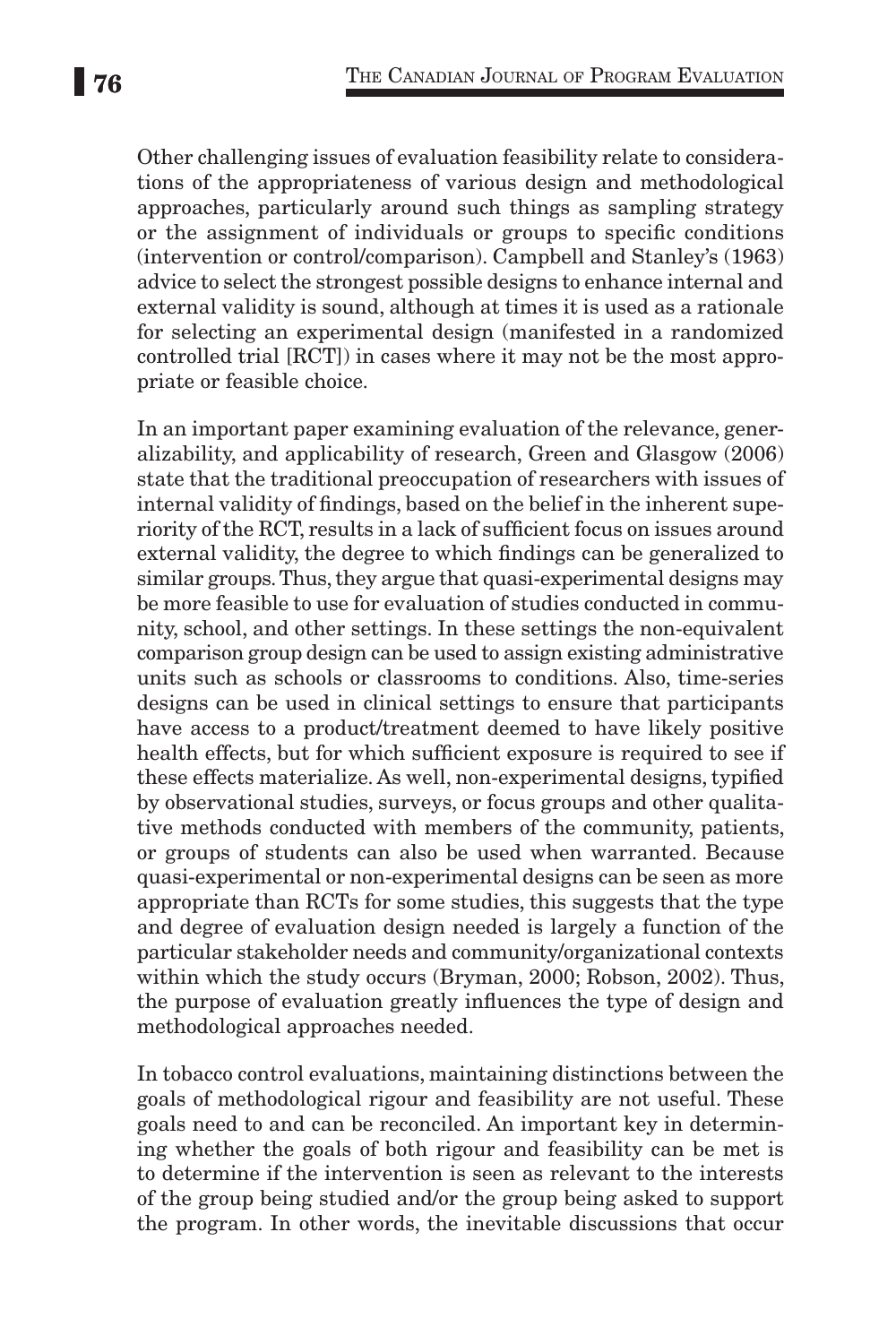between researchers and practitioners concerning rigour and the feasibility of conducting evaluations in real-world evaluation settings are greatly influenced by the degree to which practitioners consider the study to be important and relevant to their goals and interests, the extent to which the evaluation can be carried out in a way that does not adversely impact relationships (e.g., with target audiences and stakeholders), and the extent to which the program authorities have the desire and ability to make decisions that result in programmatic changes. Evaluators can assist program authorities by identifying evaluation approaches that mitigate risk (financial, client, and stakeholder relationships) and optimize decision-making potential.

Evaluability assessments can be a useful strategy to help identify and sort out the most appropriate evaluation design that optimizes the reconciliation between context, rigour, and feasibility. Determining the program's objectives, the objectives of the evaluation, the potential to measure the objectives, data sources, data retrieval, and analysis potential, stakeholder involvement, program governance, and decision-making structures should be addressed before engaging in any program evaluation. In addition, participatory evaluation designs can facilitate the relationship between rigour and feasibility. Through participation of key stakeholders and clients in the evaluation strategy, we are able to determine what contextual factors influence design options and how to optimize the design in this context (Cousins, 2003).

To illustrate these points, we will consider three recent examples an assessment of training needs for the Youth Advocacy Training Institute (YATI); a formative evaluation of the Youth Action Alliance Program (YAA); and plans to develop, implement, and evaluate a pilot intervention designed to decrease child second-hand smoke exposure (SHSe) in homes, as part of the Smoke-Free Homes and Asthma Program. Two of these examples are based on projects sponsored by the Ontario Lung Association (OLA), one was conducted by the Ontario Tobacco Research Unit (OTRU), and all have been implemented in Ontario.

## Case Studies

#### YATI Needs Assessment

The YATI needs assessment was designed to determine the current state of training needs for Peer Leaders—teens hired by Youth Action Alliances (YAAs) to advocate for tobacco control measures and to pro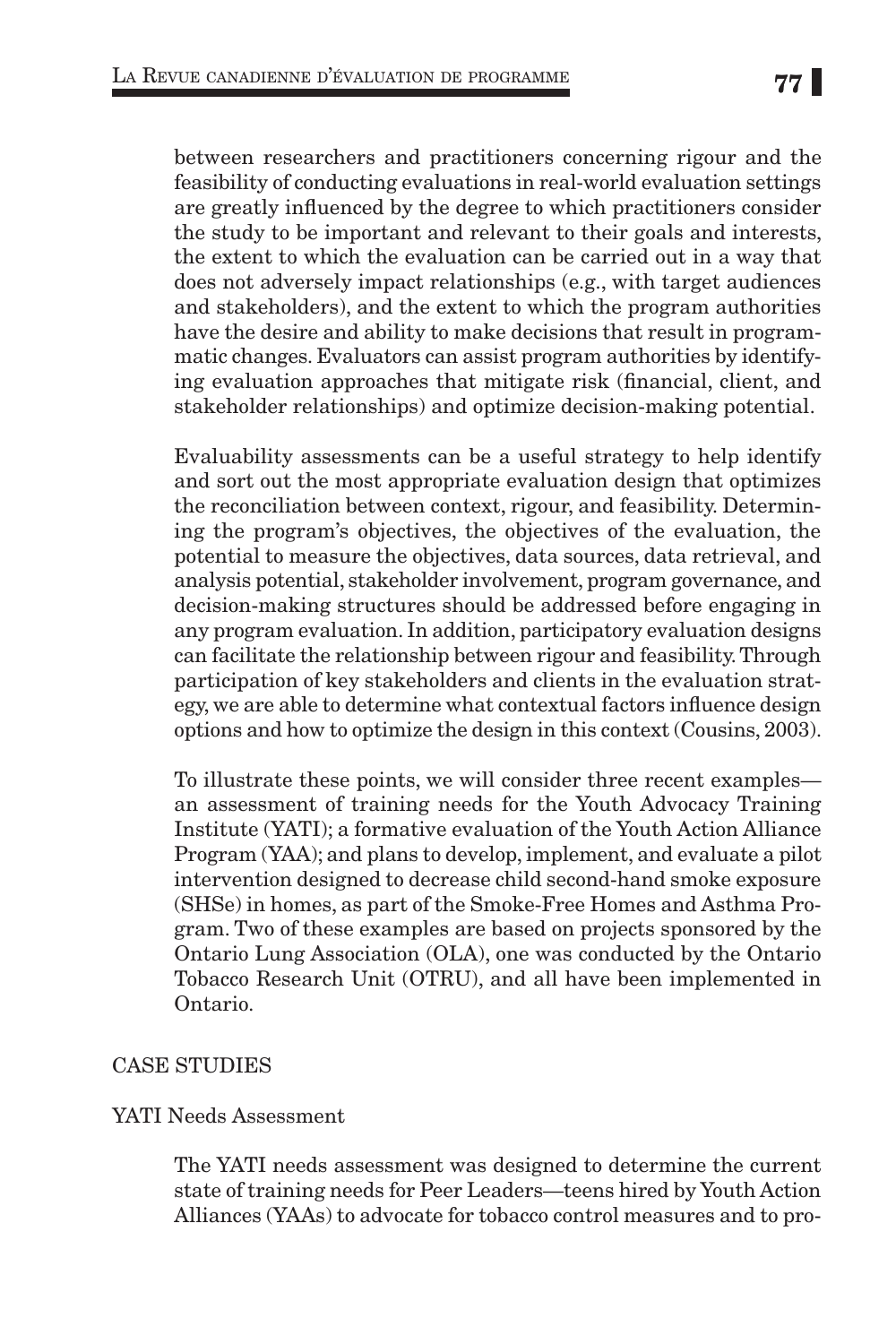mote smoke-free communities. Needs assessment methodologies are fairly well understood, but evaluators are required to define such factors as what program authorities expect from the needs assessment; what resources are available to perform the needs assessment; what role the program authorities are able (capability, capacity, interest) to play in the needs assessment (design, implementation, interpretation, reporting); what data can be gathered to answer evaluation questions; and what sociocultural, political, economic, or other environmental factors exist that could influence the needs assessment. On the basis of this information, the evaluators determined that a survey of Peer Leaders and adult support personnel, augmented by focus groups conducted with high priority groups (those working in a highly populated urban centre, in Francophone communities, and in Aboriginal communities), would be feasible. Here we will focus on the survey component of the needs assessment project.

We decided to conduct two online surveys—one with the Peer Leaders and one with adult support personnel. The online surveys were seen as a potentially effective and efficient means of obtaining representative data on these groups to address the need to optimize scientific rigour. In order to enlist support for the surveys, we solicited comments on the draft questionnaire from the Peer Leaders and adult support personnel (primarily Youth Advisors). One of their key suggestions was to include opportunities for the respondents to offer general comments and suggestions regarding YATI training, materials, and support needs.

In order to enhance the representativeness of survey findings, it is important to achieve a good response rate. The challenges to accomplishing this in online surveys of the general population are even greater since the sampling frame is often not known (cases of online surveys of the general population) and there are frequently no intrinsic or extrinsic rewards or incentives for participating in the study. However, response rates in online surveys of particular groups can potentially be much higher than this, as it is often possible to obtain information on the sampling frame (basis for arriving at the denominator in calculation of response rate). Also, the intrinsic rewards attached to completing the survey may be higher for specific groups with a prior commitment to the organization sponsoring the study and/or the specific topic of study.

In the YATI surveys we took the following steps to enhance the response rates. First, the Tobacco Control Manager sent out an e-mail letter introducing the study and the research firm to Youth Advisors.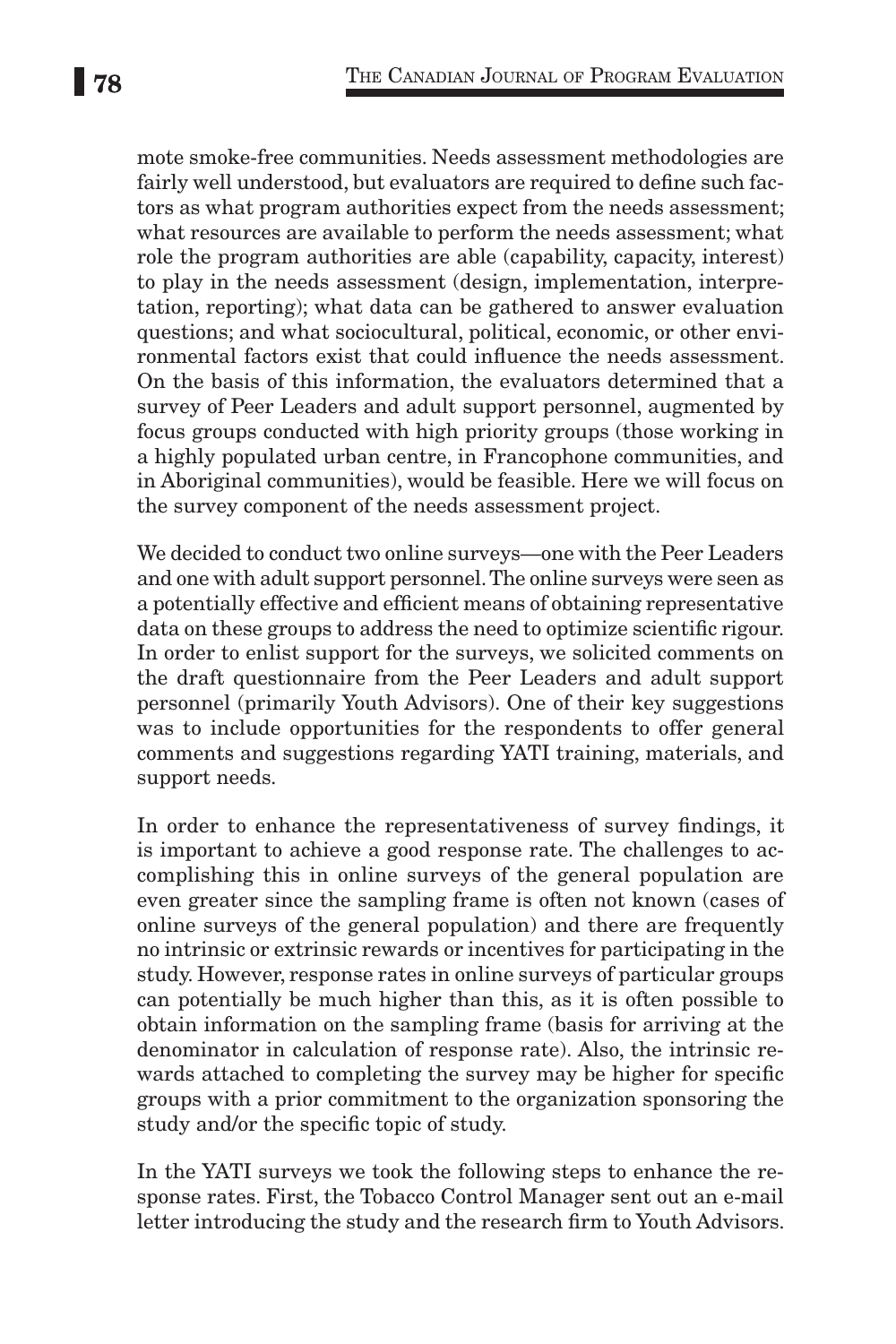Second, we offered Peer Leaders the opportunity to participate in a draw for gifts (iPods and gift certificates to a music retailer). Third, we e-mailed periodic reminders to Peer Leaders and adult support personnel, along with the link to the online survey. Fourth, we contained the time it takes to complete the online survey questionnaire to approximately 15 minutes. Finally, we provided the respondents, through open-ended items, with several opportunities to provide comments and suggestions. These steps, several of which are outlined in Dillman's description of the Tailored Design Method (Dillman, 2000), proved to be very productive. We were able to achieve quality data from the two groups with response rates of 80.0% (Peer Leaders) and 84.8% (adult support personnel). Thus, our design and procedures proved to be rigorous, and the approach was feasible to use in the needs assessment. A key factor underlying our success was that we believe that the two groups felt that the study was highly relevant and important to their goals of further development (Peer Leaders) or facilitating development (adult support personnel). The Ontario Lung Association used the results of this study for future planning of YATI training initiatives.

## Formative Evaluation of the Youth Action Alliance Program

A formative evaluation of the Youth Action Alliance Program was conducted by the Ontario Tobacco Research Unit in 2006–2007. Both the YAA program and the formative evaluation were funded by the Ontario Ministry of Health Promotion. The purpose of the evaluation was to "contribute to the performance of the Youth Action Alliance programs" by (a) describing the implementation of the intended design; (b) identifying what is working well and less well for whom, when, and why; (c) identifying positive lessons from success; and (d) identifying obstacles to success (Fiissel, Schwartz, et al., 2008). A number of phases and methodological approaches were used in the study, including a survey with adult Youth Advisors, a survey of youth Peer Leaders, and site visits. The design and findings from this formative evaluation are described elsewhere (Fiissel, Schwartz, et al., 2008).

Here we will touch on issues of rigour and feasibility in relation to the evaluation. The context of the evaluation was the Ministry of Health Promotion's need to conduct a study in a relatively short period of time to inform further program development. Limitations included the fact that the YAA program was started prior to the decision to evaluate, precluding collection of baseline data on the Peer Leaders. Funding of the evaluation precluded the identification of potential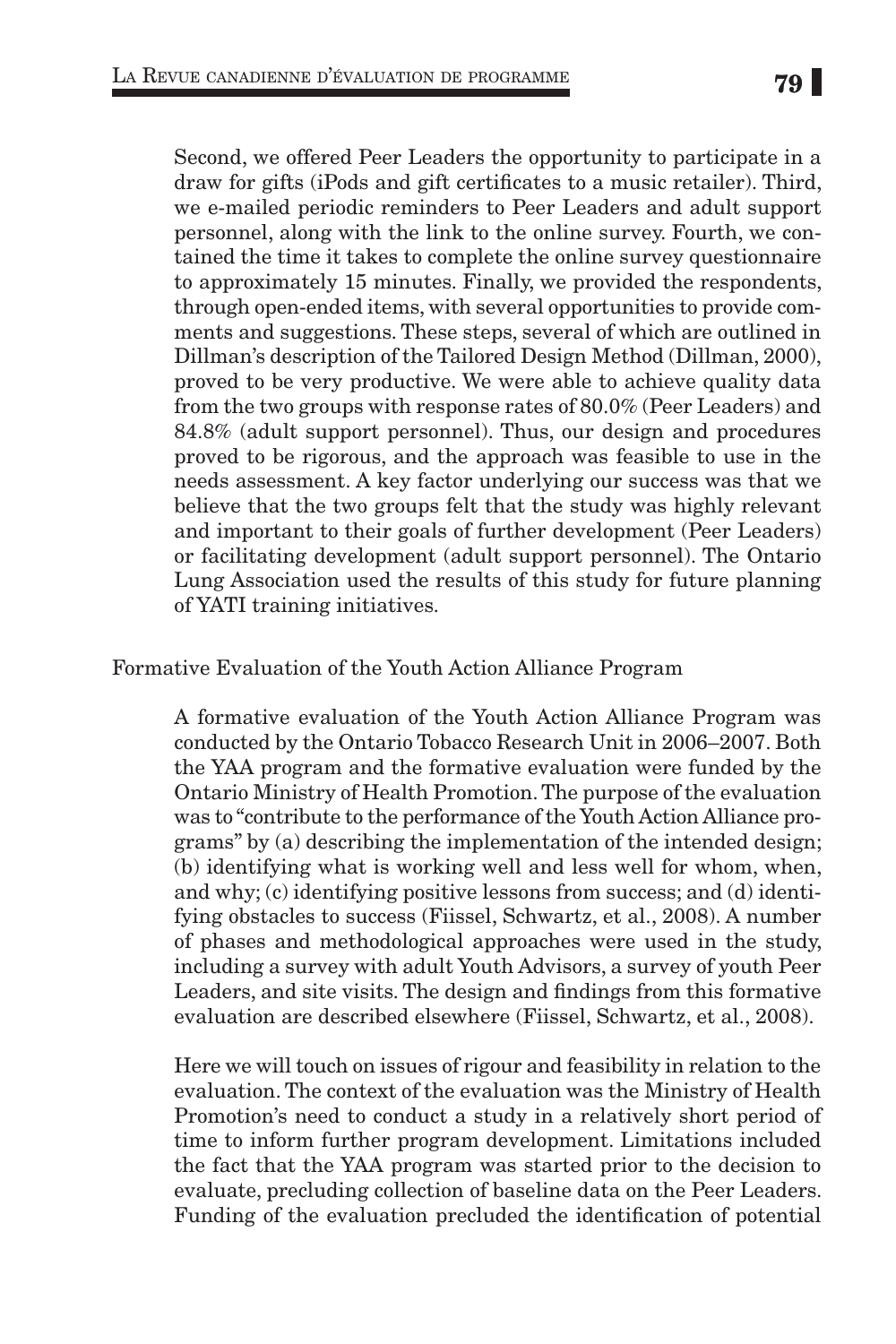controls, and thus experimental/quasi-experimental designs could not be used. As well, no subsequent formal or systematic evaluations were conducted (nor contemplated by the program authorities), so longer-term program outcomes could not be assessed.

Conceptual grounding and the implementation of a number of qualitative and quantitative methodological approaches of data collection and analysis were implemented to optimize scientific rigour in the design and conduct of the formative evaluation. In addition, participation in the evaluation by YAA Youth Advisors and Peer Leaders (being employees) was high and the evaluation was feasible to conduct, primarily because adequate resources were dedicated to its implementation and completion. As well, the formative evaluation projected would have been considered by study participants to be relevant to them and the future of the YAA program. Thus, there were no inherent tensions between the goals of evaluation rigour and feasibility in this case.

However, as a postscript to this study, funding for the YAAs by the Ontario Ministry of Health Promotion was discontinued in August 2009, not because of the formative evaluation results conducted earlier, but perhaps largely due to two limitations of the YAA program design—the plan to rely on developing large numbers of youth volunteers to sustain the program and expand its reach, and the plan to involve primarily at-risk Peer Leaders as opposed to "mainstream" youth in communities. As it transpired, relatively few youth volunteers were recruited to augment Peer Leader efforts, perhaps because Peer Leaders were paid staff of the YAAs (up to 10 hours per week) and there may have been little incentive for other teens in the community to volunteer (although Ontario secondary students need to devote hours to community service activities as part of their requirements for graduation). Nor were there structures and mechanisms in place to differentiate between paid staff and volunteer roles. As well, though it was possible to recruit more at-risk youth as Peer Leaders in some communities (large urban communities in Toronto; aboriginal youth), most YAAs were unable to do so. As these were two central features of the Ministry of Health Promotion's vision and plan for the YAA program, the fact that there was only limited evidence of their implementation put continuation of program funding in jeopardy. As a result of the formative evaluation findings, the Ministry of Health Promotion modified the program to require that at least 25% of peer leaders be hired from at-risk populations. But the period following the formative evaluation was a time of substantial instability for the YAA program, as the Ministry of Health Promotion questioned its cost-effectiveness.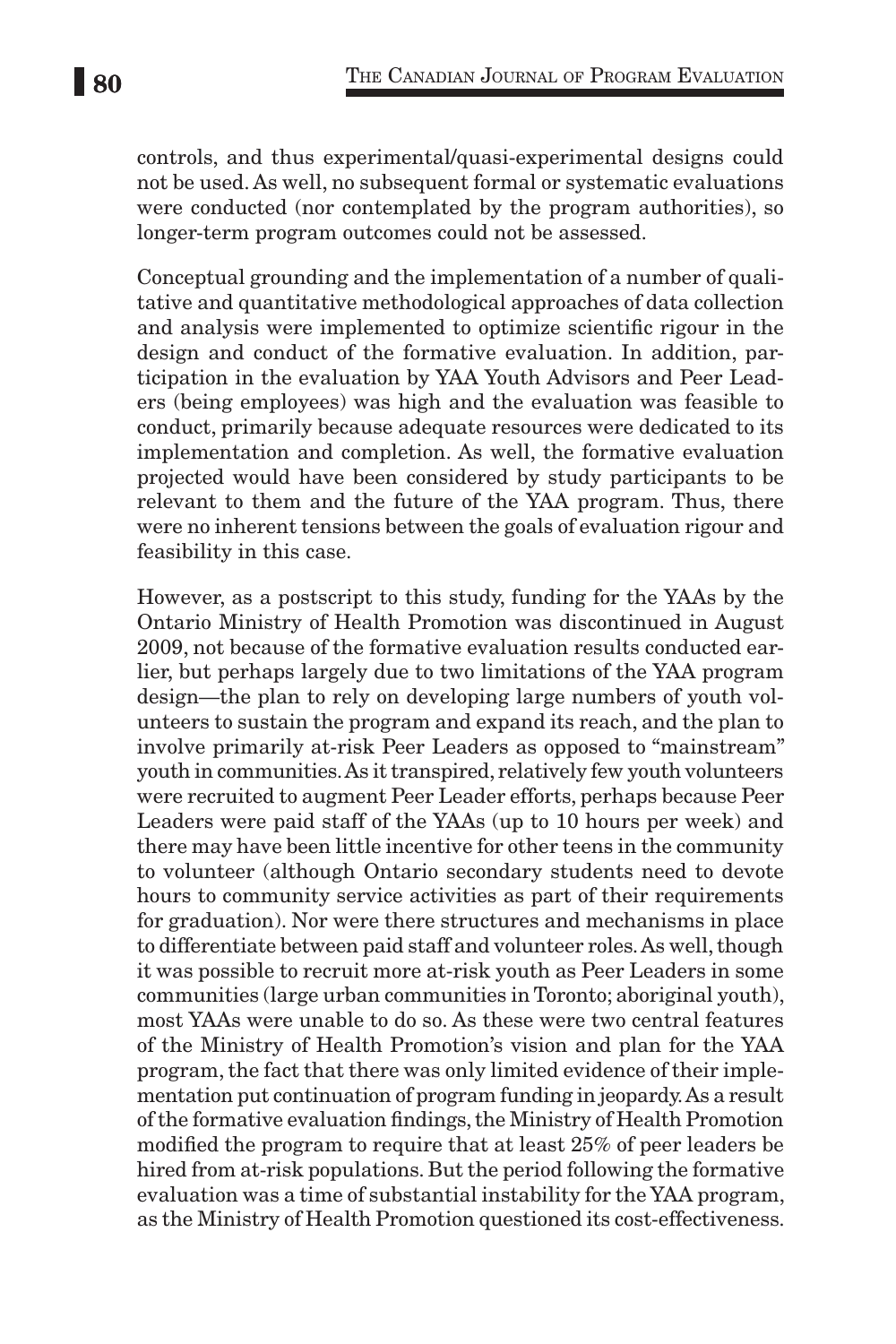In this case, then, despite a high degree of reconciliation between the goals of tobacco control evaluation rigour and feasibility, funding was discontinued. As mentioned earlier, no subsequent evaluation to examine cost effectiveness and track program outcomes over time was conducted. Thus it is possible that some program impacts and outcomes may have emerged after the formative evaluation, which was based solely on performance in the initial year of YAA implementation.

## Smoke-Free Homes and Vehicles Pilot Project

The goal of the Smoke-Free Homes and Asthma Program of the Ontario Lung Association is to reduce SHSe through the promotion of smoke-free homes and vehicles. In an initial step, a research synthesis—focusing on epidemiological profiles of the groups most at risk, some of the behavioural and social factors influencing these patterns, and a review of existing evidence for the effectiveness of various intervention approaches—was undertaken (Allison, 2008). A number of recommendations were provided in the final report of this research synthesis, including the need to develop, implement, and evaluate specific interventions designed to reduce SHSe and promote smoke-free homes and vehicles among those most at-risk—children and adolescents.

To address this need, OLA embarked on the development of a pilot project to be conducted in conjunction with Primary Care Asthma Programs (PCAPs) in Ontario. The PCAP sites, themselves located mainly in clinical locations and Community Health Centres (CHCs), provide a unique setting and opportunity to conduct a rigorous pilot study within an organizational framework and mandate consistent with the goal of reducing SHSe. The findings from the pilot project will inform decisions to consider a more rigorous trial to examine intervention effectiveness in comparison to an alternative (usual) program. If the findings of the fuller evaluation suggest that the intervention is effective, this would suggest that PCAPs can serve an important role as community settings for provider-delivered programs in the future.

The specific intervention being used in the PCAP pilot project is based on the use of a coaching and motivational interviewing (MI) approach (Emmons, Hammond, et al., 2001; Hovell, Meltzer, et al., 2002; Resnicow, Dilorio, et al., 2002) delivered by trained Certified Asthma Educators or Certified Respiratory Educators (staff members of PCAPs). In our initial discussions with PCAP coordinators about the feasibility of conducting the pilot project, we outlined a design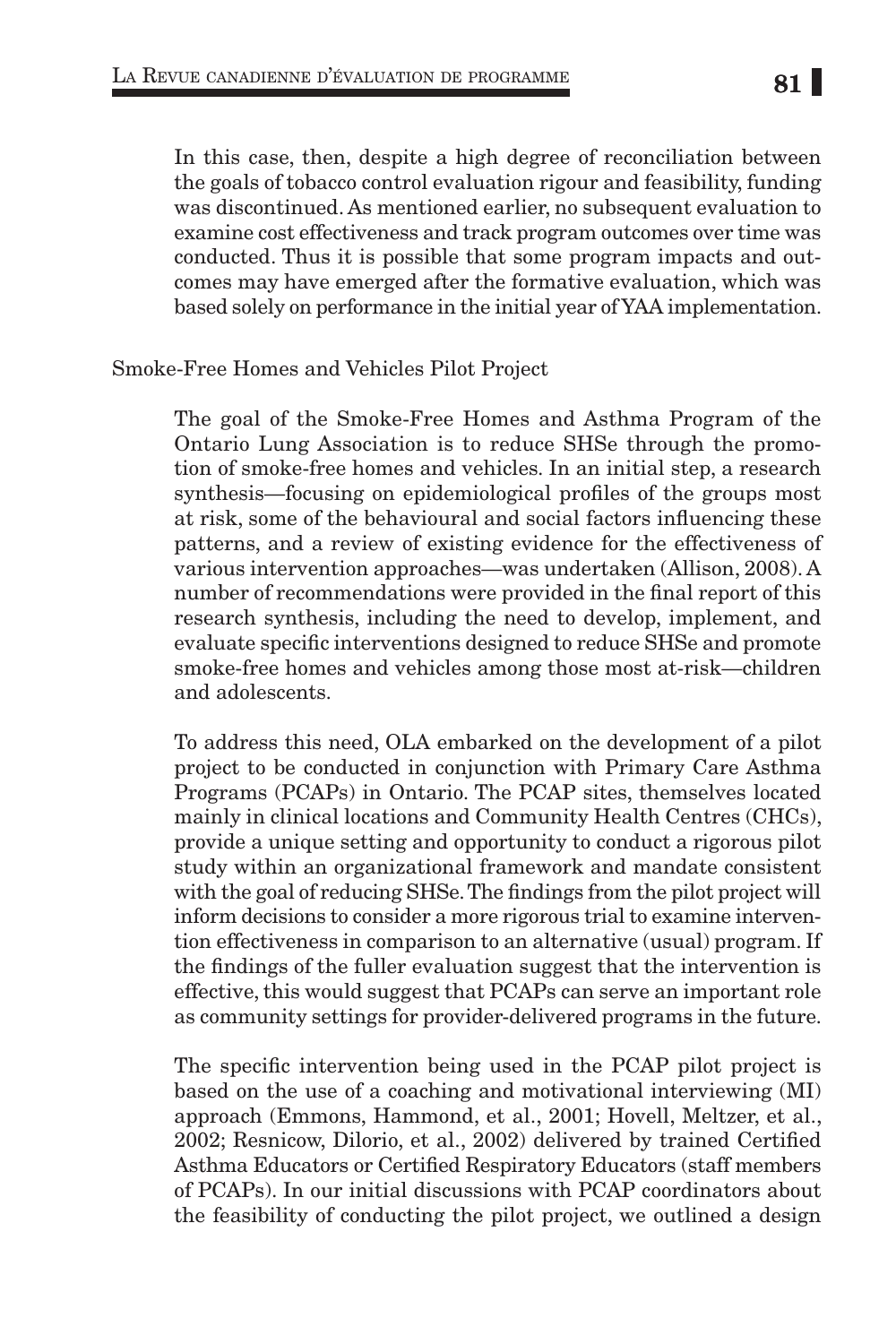that would include screening for eligible clients (target parents [adult smoker or their spouse] living in homes in which one or more children below age 5 are exposed to SHS); an initial 10–15 minute intervention counselling session with a follow-up counselling session; and two follow-up telephone calls for assessment of their progress and to provide a counselling booster at monthly intervals. In addition, a "Smoke-Free Homes Kit" and brief visit with a physician will be incorporated into the intervention. Proxy measures of child SHSe, provided by the target parent, will be used. Nicotine monitoring of homes will also be used in order to assess the validity of self-report measures.

Preliminary discussions with PCAP coordinators consisted of an initial in-person meeting, several teleconferences involving all PCAP coordinators in the province, teleconferences with PCAP coordinators from those sites being considered for participation in the pilot study, and site visits. An online survey was conducted with PCAP coordinators, Certified Asthma Educators, and Certified Respiratory Educators in order to obtain additional information about their availability for counselling, the smoking status of clients, and frequency of contact. Subsequent discussions with the smaller number of PCAPs (those under consideration for being selected for the pilot) have allowed for much more in-depth coverage of the potential factors affecting feasibility. In the initial discussions, PCAP coordinators identified a number of important issues affecting the feasibility of conducting this pilot project:

- 1. The proposed length of the intervention period (months) and the length of the initial counselling session (minutes).
- 2. How the eligibility of participants will be determined, how they will be screened, and who will do it. For example, if client records will be used, who will be responsible for this activity? What are the resource implications if PCAP administrative staff are asked to do this?
- 3. The number of individuals that will be included in the sample.
- 4. Whether or not individuals with specific pre-existing conditions (e.g., chronic obstructive pulmonary disease [COPD]) will be eligible to participate in the study.

In these discussions, members of the evaluation team have identified a number of issues affecting the decisions regarding the design of the pilot study: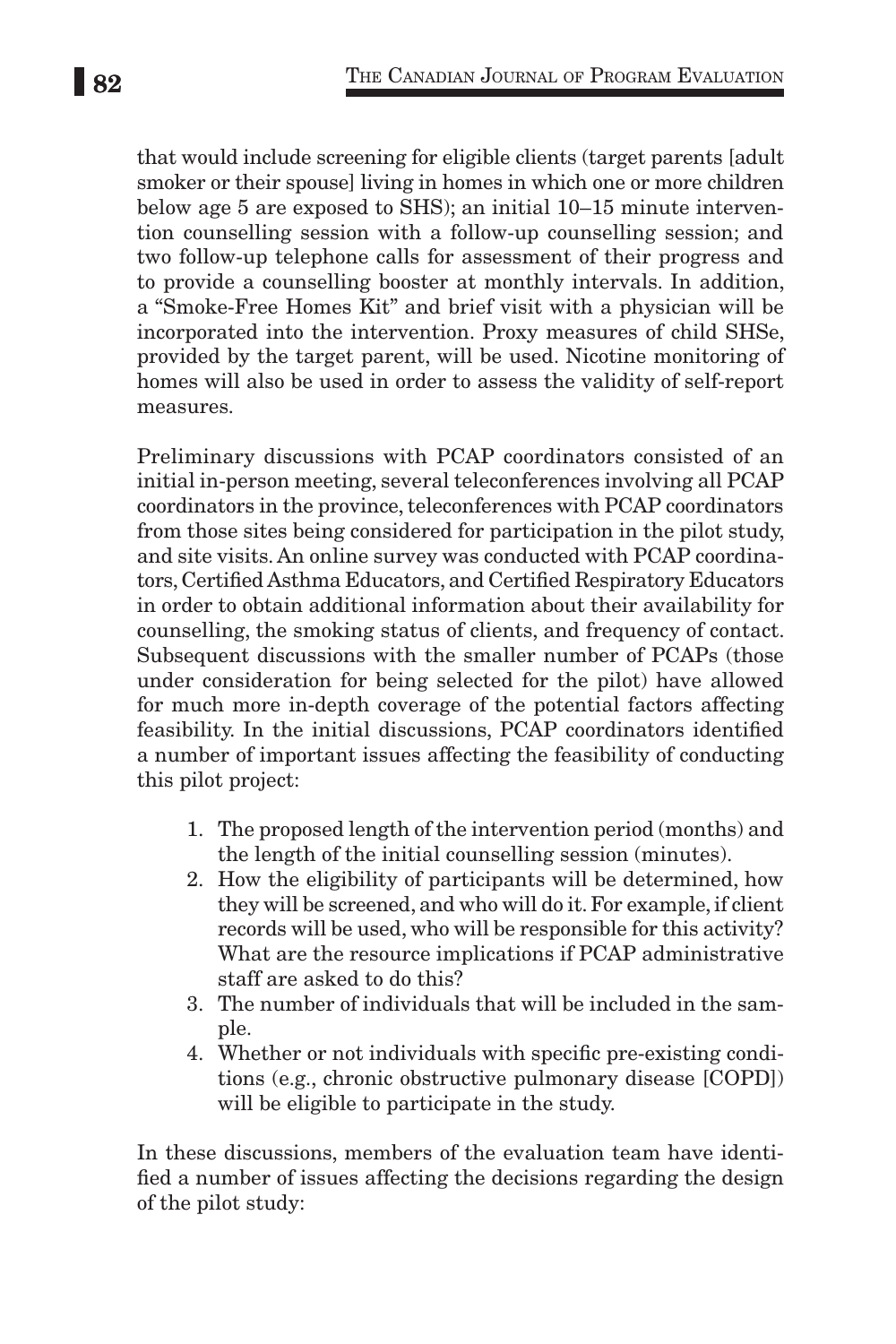- 1. The number of Certified Asthma Educators and Certified Respiratory Educators (or similar roles) in Ontario PCAPs and the number available from those PCAP sites under consideration for participation in the pilot study.
- 2. The number of eligible individuals likely to attend the PCAP for a visit within a particular period of time.
- 3. The feasibility of having trained Certified Asthma Educators conduct initial screening in order to recruit clients to the study during a regular visit to the PCAP.
- 4. The feasibility of having the Certified Asthma Educators conduct the necessary follow-up sessions and documentation.

To briefly summarize progress in planning this pilot project, discussions have been productive and worthwhile. Much of the discussion of interest to both parties dealt with the important issues of rigour and feasibility. The evaluation team has met with PCAP coordinators from the PCAP sites under consideration to facilitate additional discussions. Informed decisions regarding design issues were facilitated by insight into the context of PCAP operation. For example, it was not immediately clear that many of the PCAP staff who would be conducting the intervention were not permanent employees of the OLA. Thus, transfer payments to PCAPs to cover additional time of Certified Asthma Educators and Certified Respiratory Educators needed to be taken into account. The necessary trade-offs to be made between rigour and feasibility will be a result of continuing discussions between the parties involved. A key factor in providing the impetus to a successful resolution of the issues under discussion is the relevance of the project to PCAP coordinators, staff, and clients. Their active engagement in this process increases the likelihood that the pilot study will be successfully implemented and evaluated (Allison & Rootman, 1996; Fielden, Rusch, et al., 2007).

## Discussion

Our article has attempted to address how context, rigour, and feasibility are interrelated and how this relationship sets boundaries on the potential for successful program evaluation studies that accurately measure programs (processes, impacts, and outcomes). From the examples described above, a number of lessons are learned about facilitating the link between rigour and feasibility: (a) understanding of context is essential, (b) understanding of client needs and expectations are also essential, (c) understanding of different data collection strategies are important in matching information needs with "real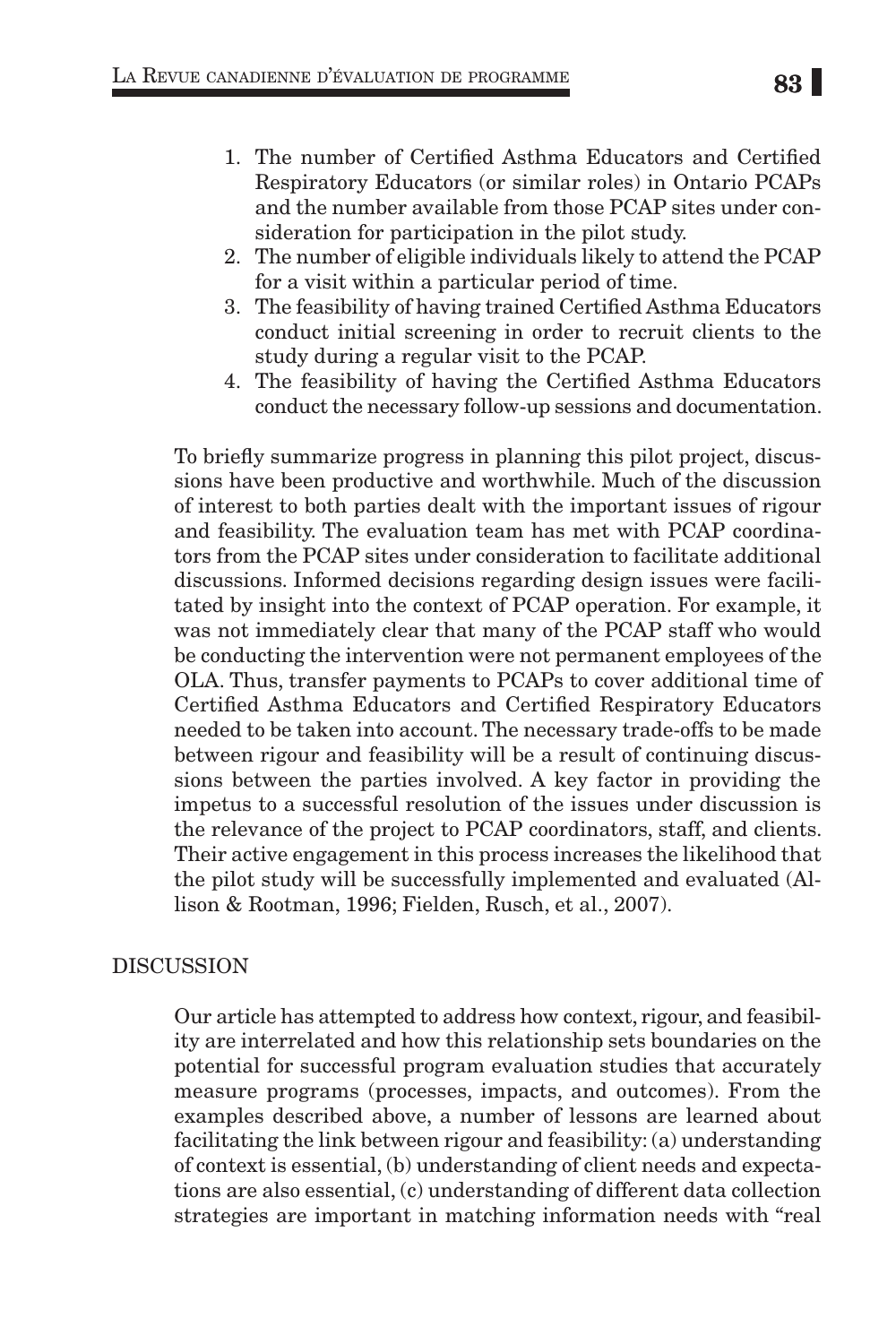world" context, and (d) assessment of the likelihood of the respondent pool to respond to different data collection strategies is useful.

Despite these considerations, attempts to ensure that the goals of rigour and feasibility are reconciled do not guarantee a successful program outcome. Zakarian and colleagues previously described the failure of an intervention conducted in a clinical setting to decrease SHSe among study participants (Zakarian, Hovell, et al., 2004). A central explanation for that finding focused on organizational changes during the course of the intervention. A large number of supervisory and clinical staff involved in the study left to take other positions before it was completed. This change in the environmental context of the study may have affected the degree of organization and staff commitment, consistency of intervention delivery, and therefore study quality. So precedents exist where things can go wrong. A rigorously designed study originally believed to be feasible and relevant may have failed to demonstrate intervention effectiveness due to factors beyond the control of evaluators or the organizations they partner with. There are also, in a different context, challenges to evaluating more macro-level policy interventions, such as natural experiments (Ramanathan, Allison, et al., 2008).

To affect tobacco control evaluation positively, reconciliation between the goals of rigour and feasibility needs to occur on two levels: between the evaluator and stakeholders, and within the evaluation plan. On the first level, reconciliation may be partly a function of tradeoffs and negotiation. On the second level, reconciliation is more a function of informed decisions by the evaluator regarding the priorities and weights attached to these goals, based on in-depth consultations with program authorities, including a discussion of the risks and benefits of measuring or not measuring various program goals. We have also seen, in the examples described, that the perceived relevance of a specific approach can serve to help overcome obstacles to reconciliation. It is clear that adopting participative models of evaluation planning in addressing issues of rigour, feasibility, and relevance is an important step in the process. Finally, comparable to Robert Groves' (1989) description of the goals of survey research, in tobacco control evaluation evaluators should attempt to influence all of those design and contextual factors over which they have some control.

## Acknowledgement

This article is based on a paper presented in the workshop, "Addressing Challenges in Tobacco Control Evaluation," at the Ontario Tobacco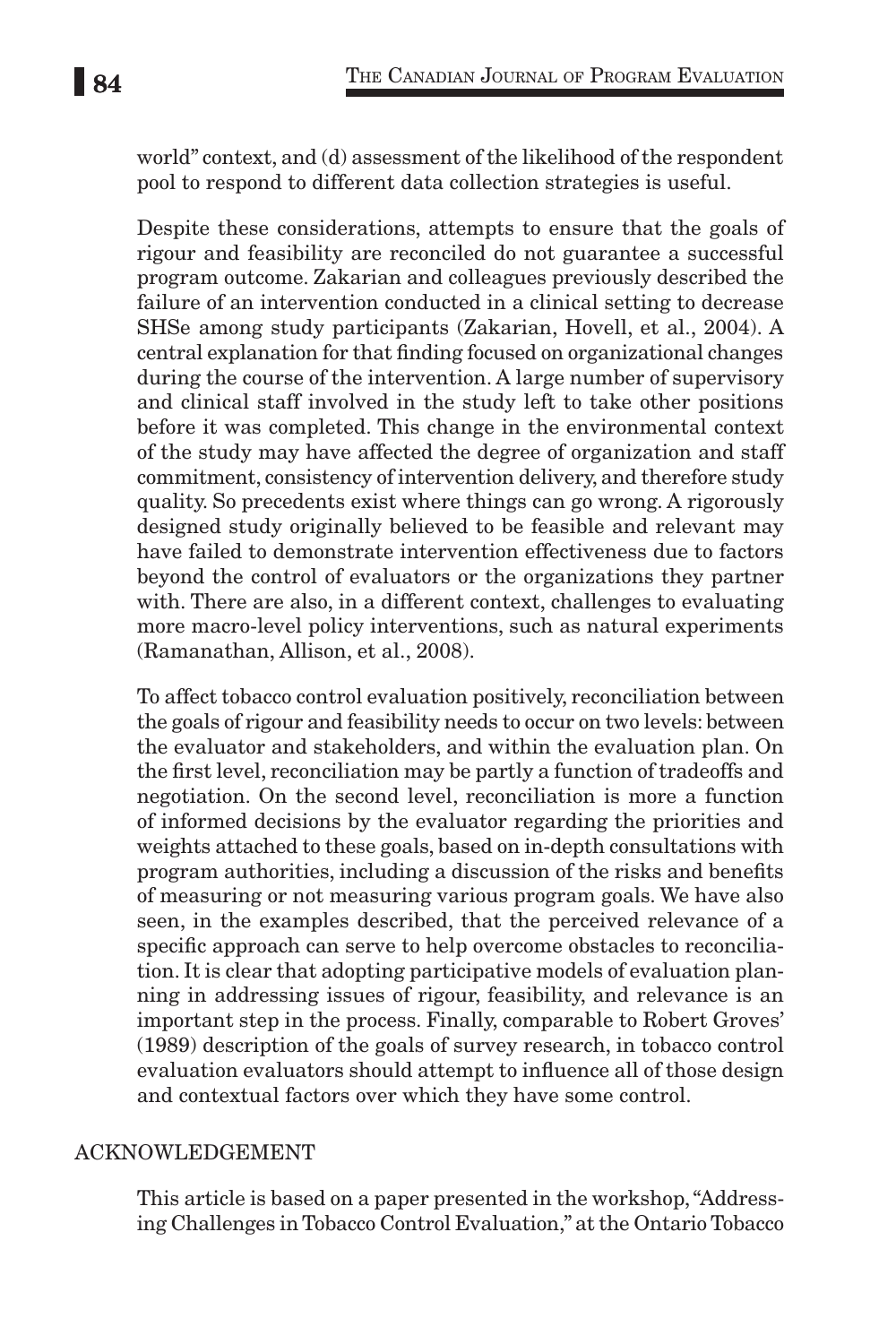Research Unit Conference, "Tobacco Control in the 21st Century," Toronto, Ontario, November 10–12, 2008.

#### **REFERENCES**

- Allison, K. (2008). *Smoke-free homes and asthma: Research synthesis*. Toronto, ON: Ontario Lung Association.
- Allison, K., & Rootman, I. (1996). Scientific rigour and community participation in health promotion research: Are they compatible? *Health Promotion International, 11*(4), 334–340.
- Brownson, R. C., Chriqui, J. F., et al. (2009). Understanding evidence-based public health policy. *American Journal of Public Health, 99*(9), 1576– 1583.
- Bryman, A. (2000). *Quantity and quality in social research*. London, UK: Routledge.
- Campbell, D. T., & Stanley, J. C. (1963). *Experimental and quasi-experimental designs for research on teaching*. Chicago, IL: Rand McNally.
- Cousins, J. B. (2003). Utilization effects of participatory evaluation. In T. Kellaghan, D. Stufflebeam and L. Wingate (Eds.), *International handbook of educational evaluation* (pp. 245–266). Boston, MA: Kluwer.
- Dillman, D. A. (2000). *Mail and Internet surveys: The tailored design method*. New York, NY: Wiley.
- Emmons, K. M., Hammond, S. K., et al. (2001). A randomized trial to reduce passive smoke exposure in low-income households with young children. *Pediatrics, 108*(1), 18–24.
- Fielden, S., Rusch, M., et al. (2007). Key considerations for logic model development in research partnerships: A Canadian case study. *Evaluation and Program Planning, 30*(2), 115–124.
- Fiissel, D., Schwartz, R., et al. (2008). *Formative evaluation of the Youth Action Alliance program*. Toronto, ON: Ontario Tobacco Research Unit.
- Green, L. W., & Glasgow, R. E. (2006). Evaluating the relevance, generalization, and applicability of research. *Evaluation & the Health Professions, 29*(1), 126–153.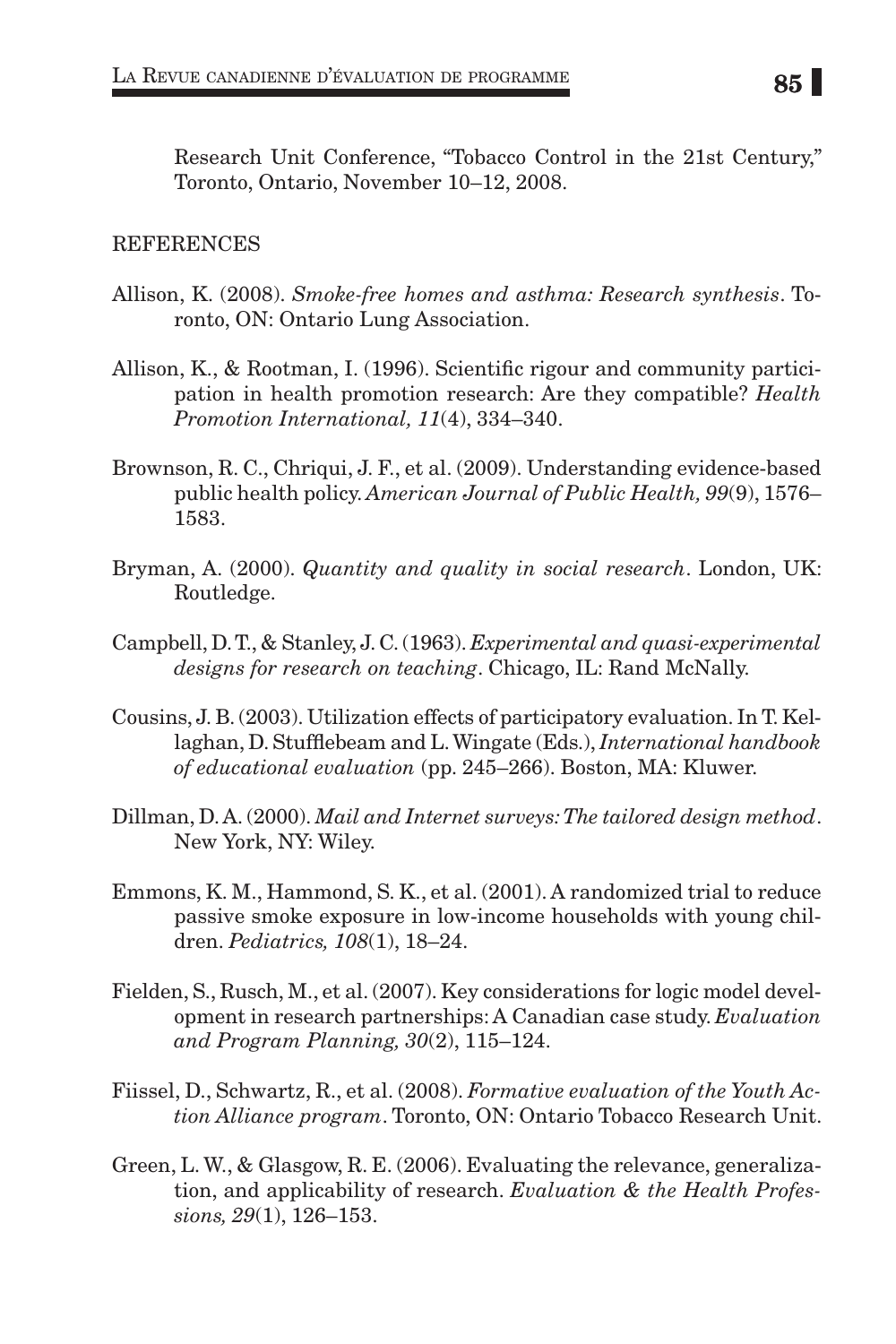Groves, R. (1989). *Survey errors and survey costs*. New York, NY: Wiley.

- Hovell, M. F., Meltzer, S. B., et al. (2002). Asthma management and environmental tobacco smoke exposure reduction in Latino children: A controlled trial. *Pediatrics, 110*(5), 946–956.
- Ramanathan, S., Allison, K. R., et al. (2008). Challenges in assessing the implementation and effectiveness of physical activity and nutrition policy interventions as natural experiments. *Health Promotion International, 23*(3), 290–297.
- Resnicow, K., Dilorio, C., et al. (2002). Motivational interviewing in health promotion: It sounds like something is changing. *Health Psychology, 21*, 441–451.
- Robson, C. (2002). *Real world research: A resource for social scientists and practitioner-researchers*. Malden, MA: Blackwell.
- Stachenko, S. (2008). The role of surveillance and data use in the development of public health policies. *Promotion & Education, 15*(3), 27–29.
- Zakarian, J. M., Hovell, M. F., et al. (2004). Behavioral counseling for reducing children's ETS exposure: Implementation in community clinics. *Nicotine & Tobacco Research, 6*(6), 1061–1074.

Kenneth R. Allison, Ph.D., is a Senior Scientist at Public Health Ontario, Toronto, Ontario, and Associate Professor at the Dalla Lana School of Public Health, University of Toronto. He applies behavioural and social science theory and methodology to studies of the patterns and determinants of health-related behaviours of children and youth. He is also interested in population health intervention research, particularly evaluation of policies designed to promote health and prevent chronic disease in settings such as schools and workplaces.

Fredrick D. Ashbury, Ph.D., works at the Illawarra Health Medical Research lnstitute (lHMRI), University of Wollongong, Wollongong, NSW, Australia, and is an adjunct professor in the Division of Preventive Oncology, University of Calgary, and in the Department of Health Policy, Management & Evaluation, University of Toronto. He has over 20 years experience in behavioural research and program evaluation, and is Editor-in-Chief of the international, peer-reviewed